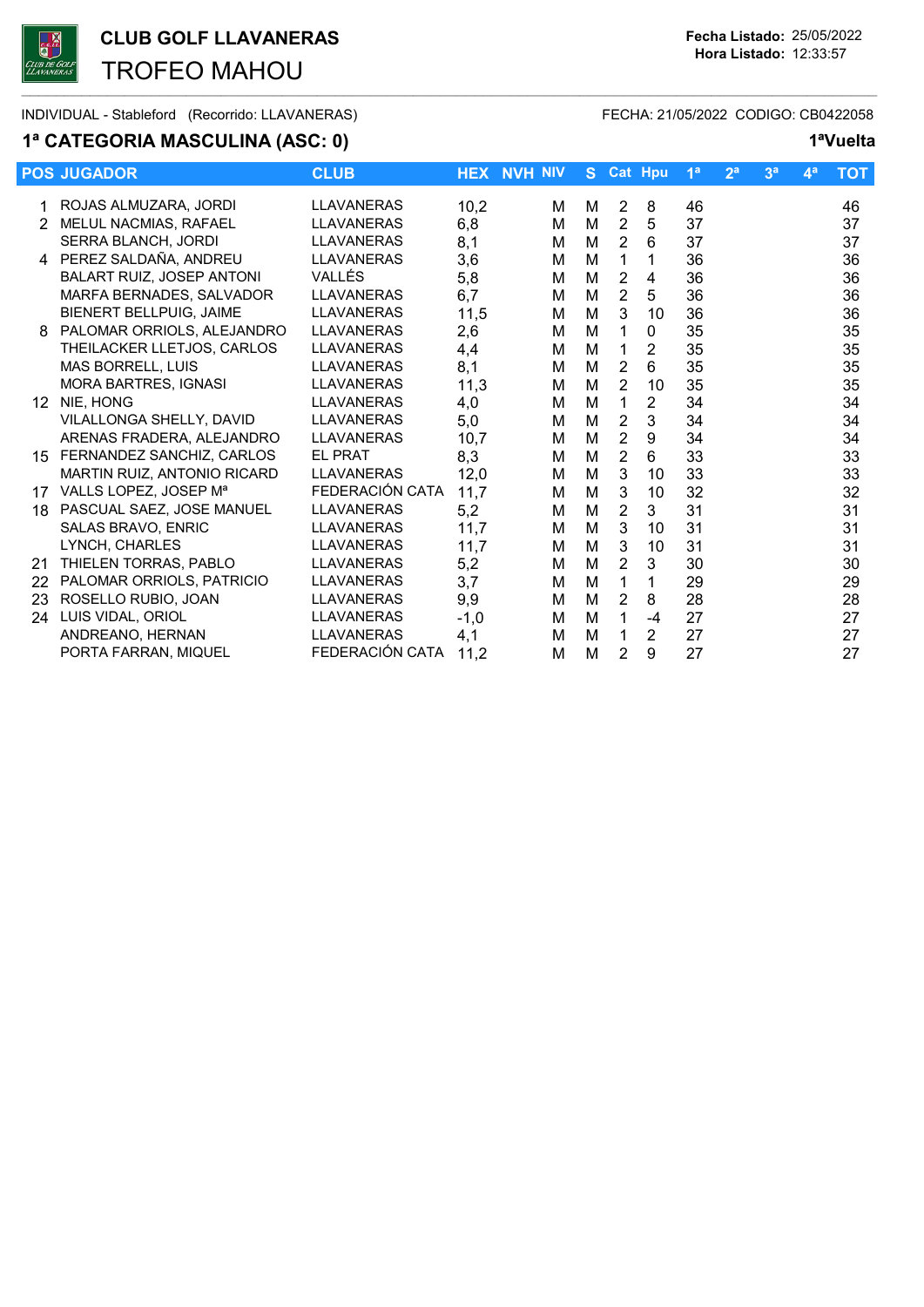$\overline{\phantom{a}}$  , and the set of the set of the set of the set of the set of the set of the set of the set of the set of the set of the set of the set of the set of the set of the set of the set of the set of the set of the s

TROFEO MAHOU

INDIVIDUAL - Stableford (Recorrido: LLAVANERAS) FECHA: 21/05/2022 CODIGO: CB0422058

### 2ª CATEGORIA MASCULINA (ASC: 0) 1<sup>a</sup>Vuelta

| CARRASCO DOMINGO, MIGUEL AN<br>VALDELUZ<br>22,8<br>43<br>43<br>М<br>4<br>22<br>1.<br>м<br>2 AMIGO CASAS, JOAN<br>LLAVANERAS<br>24,4<br>M<br>4<br>24<br>41<br>41<br>М<br>3 FLATVAL, JONAS COLLIN<br>12,7<br>LLAVANERAS<br>M<br>3<br>11<br>38<br>38<br>М<br>OLIVERAS COLL, JORDI<br>16,1<br>38<br>LLAVANERAS<br>3<br>38<br>М<br>M<br>15<br>5 CASTELLVI IGLESIAS, XAVIER<br>3<br>37<br><b>LLAVANERAS</b><br>14,6<br>M<br>13<br>37<br>M<br>RECOLONS BRUGADA, LUIS<br>LLAVANERAS<br>3<br>37<br>14,1<br>M<br>13<br>37<br>M<br>3<br>16<br>37<br>37<br><b>ESCARPENTER FERRAN, ANDRES</b><br>LLAVANERAS<br>17,4<br>M<br>м<br>ALCON LLORET, FERRAN<br>$\overline{4}$<br>18<br>37<br>LLAVANERAS<br>19,1<br>M<br>37<br>M<br>$\overline{4}$<br>COT DE TORRES, EDUARD<br>22,0<br>21<br>37<br>37<br>LLAVANERAS<br>M<br>M<br>10 LUIS COLLET, JOSEP Ma<br>36<br>LLAVANERAS<br>13,0<br>3<br>11<br>36<br>M<br>M<br>TOLOSA MAYO, CARLES<br>19,7<br>$\overline{4}$<br>36<br>36<br>LLAVANERAS<br>M<br>19<br>M<br>$\mathbf 5$<br><b>GOMEZ SOLA, AGUSTI</b><br>28,4<br>M<br>26<br>36<br>36<br>LLAVANERAS<br>M<br>$\mathbf{3}$<br>13 GRAUPERA PARRA, ANDREU<br>LLAVANERAS<br>13,9<br>12<br>35<br>35<br>M<br>м<br>FEDERACIÓN CATA<br>13,6<br>3<br>12<br>35<br>TORTOSA APARICI, JUAN ENRIQ<br>M<br>35<br>M<br><b>GARCIA FERRER, JAVIER</b><br><b>LLAVANERAS</b><br>15,8<br>M<br>3<br>14<br>35<br>35<br>M<br><b>GARCIA SOLER, ISIDRE</b><br>17,6<br>3<br>35<br>LLAVANERAS<br>M<br>35<br>M<br>16<br>ROCA CARALT, JOAN<br><b>BCN FUNGOLF</b><br>20,3<br>35<br>M<br>4<br>19<br>35<br>м<br><b>ISERN BACAS, ALBERT</b><br>35<br><b>LLAVANERAS</b><br>21,4<br>M<br>20<br>35<br>м<br>4<br>22<br>35<br>GERMA LLUCH, JOSEP RAMÓN<br>22,5<br>M<br>35<br>LLAVANERAS<br>4<br>м<br>MUNTAÑA GIL, JOSE<br>26,7<br>26<br>35<br>35<br>LLAVANERAS<br>M<br>5<br>м<br>21 CREUS VENTURA, FRANCESC XAV<br>LLAVANERAS<br>12,9<br>3<br>11<br>34<br>34<br>M<br>M<br>34<br>RIVERO SERRANO, JOAN<br>21,4<br>$\overline{\mathbf{4}}$<br>20<br>34<br><b>LLAVANERAS</b><br>M<br>M<br>FARGUELL BARATAU, ANTONI<br>23,2<br>$\overline{\mathbf{4}}$<br>22<br>34<br>34<br>LLAVANERAS<br>M<br>M<br>$\mathbf{3}$<br>33<br>24 CARALT BADRINAS, GONZALO DE<br>12,9<br>M<br>11<br>33<br><b>LLAVANERAS</b><br>M<br>MATACHANA ARAMBURU, MANUEL<br>LLAVANERAS<br>21,6<br>M<br>$\overline{4}$<br>21<br>33<br>33<br>M<br>22,0<br>21<br>33<br>33<br>CAMPRUBI POTAU, JOAN<br>LLAVANERAS<br>M<br>4<br>м<br>LLUSCA LATORRE, MANUEL<br>23,9<br>23<br>33<br><b>LLAVANERAS</b><br>M<br>$\overline{4}$<br>33<br>M<br>28 VILLASECA MARCO, CARLOS<br>32<br>LLAVANERAS<br>13,7<br>M<br>3<br>12<br>32<br>М<br>$\mathbf{3}$<br>32<br>PAGES OLIVAN, FCO. JAVIER<br>LLAVANERAS<br>15,1<br>M<br>14<br>32<br>м<br>32<br>CASADEVALL DE LA HERRAN, JA<br>LLAVANERAS<br>23,3<br>M<br>$\overline{4}$<br>22<br>32<br>M<br>31 CASTELLET VALEN, JOAQUIM<br>16,1<br>M<br>$\mathbf{3}$<br>15<br>31<br>31<br><b>LLAVANERAS</b><br>м<br>COBO CISA, FRANCESC<br>LLAVANERAS<br>16,9<br>31<br>31<br>M<br>3<br>16<br>м<br>LLADO BLANCH, ANDREU<br>$\overline{4}$<br>31<br>31<br>LLAVANERAS<br>20,7<br>M<br>20<br>М<br>MORA BARTRES, JAUME<br>23,9<br>$\overline{4}$<br>23<br>31<br>31<br>LLAVANERAS<br>M<br>М<br>31<br>MATAS VALDES, JOSE Mª<br>25,2<br>$\overline{4}$<br>24<br>31<br><b>LLAVANERAS</b><br>M<br>М<br>5<br>26<br>31<br>CANAL ALDRUFEU, ALBERT<br>LLAVANERAS<br>27,2<br>M<br>31<br>M<br>30<br>37 RIERA SERRAT, EMILI<br>LLAVANERAS<br>14,2<br>M<br>M<br>$\mathfrak{S}$<br>13<br>30<br>SOLER ESPERALBA, JORDI<br><b>LLAVANERAS</b><br>26,5<br>30<br>M<br>5<br>26<br>30<br>м<br>39 SARROCA IBAÑEZ, JORGE<br>LLAVANERAS<br>28,8<br>M<br>26<br>29<br>29<br>М<br>5<br>GARCIA LOZANO, JOSE MIGUEL<br>LLAVANERAS<br>26,5<br>5<br>26<br>29<br>29<br>M<br>м<br>ORTI IBAÑEZ, ALBERT<br>LLAVANERAS<br>14,7<br>M<br>3<br>13<br>28<br>28<br>41<br>м<br>MARTINEZ PUJOL, JOAN<br>LLAVANERAS<br>19,4<br>M<br>18<br>28<br>28<br>м<br>4<br>PASTOR GRANELL, FRANCISCO J<br>EL PRAT<br>20,5<br>M<br>28<br>28<br>4<br>19<br>м<br>CARRETERO ROGER, JOSEP<br>LLAVANERAS<br>20,8<br>M<br>20<br>28<br>28<br>м<br>4<br>28<br>CASAS GRAUPERA, JORDI<br><b>LLAVANERAS</b><br>21,6<br>M<br>21<br>28<br>4<br>м<br>46 CHENG, HAO<br>FEDERACIÓN CATA<br>36,0<br>M<br>5<br>26<br>27<br>27<br>м<br>47 BORGUÑO DA SILVA, JORDI<br><b>LLAVANERAS</b><br>26<br>12,7<br>3<br>11<br>26<br>M<br>М<br>ALONSO RAMOS, JOSE MARIA<br>$\mathbf{3}$<br>LLAVANERAS<br>14,0<br>12<br>26<br>26<br>M<br>м<br>ORMAECHEA ROSILLO, BORJA<br>LLAVANERAS<br>15,7<br>3<br>14<br>26<br>26<br>M<br>М<br>MARTIN RIGOL, CARLOS<br>21,9<br>21<br>26<br><b>LLAVANERAS</b><br>M<br>4<br>26<br>Μ<br><b>GARCIA GARCIA, CLAUDIO</b><br>LLAVANERAS<br>23,0<br>22<br>M<br>26<br>26<br>М<br>4<br>52 IVORRA DE RIALP, JORGE<br>FEDERACIÓN CATA<br>21,2<br>M<br>20<br>25<br>25<br>4<br>м<br>MAS CARRERA, SANTIAGO<br>LLAVANERAS<br>22,6<br>M<br>22<br>25<br>4<br>25<br>м<br>ANTONIETTI GEMMA, PAOLO<br>GOLF<br>23,7<br>23<br>25<br>M<br>25<br>м<br>4<br><b>GARCIA GENE, QUIM</b><br>LLAVANERAS<br>36,0<br>M<br>26<br>25<br>25<br>м<br>5<br>56 RIVIERE LLOBET, MIGUEL<br>LLAVANERAS<br>22,3<br>M<br>4<br>21<br>24<br>24<br>м<br>FEDERACIÓN CATA<br>FOLGUERA VENTURA, ANTONI<br>26,3<br>26<br>24<br>M<br>24<br>М<br>4 | <b>POS JUGADOR</b> | <b>CLUB</b> | <b>HEX NVH NIV</b> | S Cat Hpu | 1 <sup>a</sup> | 2 <sup>a</sup> | 3 <sup>a</sup> | $4^a$ | <b>TOT</b> |
|----------------------------------------------------------------------------------------------------------------------------------------------------------------------------------------------------------------------------------------------------------------------------------------------------------------------------------------------------------------------------------------------------------------------------------------------------------------------------------------------------------------------------------------------------------------------------------------------------------------------------------------------------------------------------------------------------------------------------------------------------------------------------------------------------------------------------------------------------------------------------------------------------------------------------------------------------------------------------------------------------------------------------------------------------------------------------------------------------------------------------------------------------------------------------------------------------------------------------------------------------------------------------------------------------------------------------------------------------------------------------------------------------------------------------------------------------------------------------------------------------------------------------------------------------------------------------------------------------------------------------------------------------------------------------------------------------------------------------------------------------------------------------------------------------------------------------------------------------------------------------------------------------------------------------------------------------------------------------------------------------------------------------------------------------------------------------------------------------------------------------------------------------------------------------------------------------------------------------------------------------------------------------------------------------------------------------------------------------------------------------------------------------------------------------------------------------------------------------------------------------------------------------------------------------------------------------------------------------------------------------------------------------------------------------------------------------------------------------------------------------------------------------------------------------------------------------------------------------------------------------------------------------------------------------------------------------------------------------------------------------------------------------------------------------------------------------------------------------------------------------------------------------------------------------------------------------------------------------------------------------------------------------------------------------------------------------------------------------------------------------------------------------------------------------------------------------------------------------------------------------------------------------------------------------------------------------------------------------------------------------------------------------------------------------------------------------------------------------------------------------------------------------------------------------------------------------------------------------------------------------------------------------------------------------------------------------------------------------------------------------------------------------------------------------------------------------------------------------------------------------------------------------------------------------------------------------------------------------------------------------------------------------------------------------------------------------------------------------------------------------------------------------------------------------------------------------------------------------------------------------------------------------------------------------------------------------------------------------------------------------------------------------------------------------------------------------------------------------------------------------------------------------------------------------------------------------------------------------------------------------------------------------------------------------------------------------------------------------------------------------------------------------------------------------------------------------------------------------------------------------------------------------------------------------------------------------------------------------------------------------|--------------------|-------------|--------------------|-----------|----------------|----------------|----------------|-------|------------|
|                                                                                                                                                                                                                                                                                                                                                                                                                                                                                                                                                                                                                                                                                                                                                                                                                                                                                                                                                                                                                                                                                                                                                                                                                                                                                                                                                                                                                                                                                                                                                                                                                                                                                                                                                                                                                                                                                                                                                                                                                                                                                                                                                                                                                                                                                                                                                                                                                                                                                                                                                                                                                                                                                                                                                                                                                                                                                                                                                                                                                                                                                                                                                                                                                                                                                                                                                                                                                                                                                                                                                                                                                                                                                                                                                                                                                                                                                                                                                                                                                                                                                                                                                                                                                                                                                                                                                                                                                                                                                                                                                                                                                                                                                                                                                                                                                                                                                                                                                                                                                                                                                                                                                                                                                                                    |                    |             |                    |           |                |                |                |       |            |
|                                                                                                                                                                                                                                                                                                                                                                                                                                                                                                                                                                                                                                                                                                                                                                                                                                                                                                                                                                                                                                                                                                                                                                                                                                                                                                                                                                                                                                                                                                                                                                                                                                                                                                                                                                                                                                                                                                                                                                                                                                                                                                                                                                                                                                                                                                                                                                                                                                                                                                                                                                                                                                                                                                                                                                                                                                                                                                                                                                                                                                                                                                                                                                                                                                                                                                                                                                                                                                                                                                                                                                                                                                                                                                                                                                                                                                                                                                                                                                                                                                                                                                                                                                                                                                                                                                                                                                                                                                                                                                                                                                                                                                                                                                                                                                                                                                                                                                                                                                                                                                                                                                                                                                                                                                                    |                    |             |                    |           |                |                |                |       |            |
|                                                                                                                                                                                                                                                                                                                                                                                                                                                                                                                                                                                                                                                                                                                                                                                                                                                                                                                                                                                                                                                                                                                                                                                                                                                                                                                                                                                                                                                                                                                                                                                                                                                                                                                                                                                                                                                                                                                                                                                                                                                                                                                                                                                                                                                                                                                                                                                                                                                                                                                                                                                                                                                                                                                                                                                                                                                                                                                                                                                                                                                                                                                                                                                                                                                                                                                                                                                                                                                                                                                                                                                                                                                                                                                                                                                                                                                                                                                                                                                                                                                                                                                                                                                                                                                                                                                                                                                                                                                                                                                                                                                                                                                                                                                                                                                                                                                                                                                                                                                                                                                                                                                                                                                                                                                    |                    |             |                    |           |                |                |                |       |            |
|                                                                                                                                                                                                                                                                                                                                                                                                                                                                                                                                                                                                                                                                                                                                                                                                                                                                                                                                                                                                                                                                                                                                                                                                                                                                                                                                                                                                                                                                                                                                                                                                                                                                                                                                                                                                                                                                                                                                                                                                                                                                                                                                                                                                                                                                                                                                                                                                                                                                                                                                                                                                                                                                                                                                                                                                                                                                                                                                                                                                                                                                                                                                                                                                                                                                                                                                                                                                                                                                                                                                                                                                                                                                                                                                                                                                                                                                                                                                                                                                                                                                                                                                                                                                                                                                                                                                                                                                                                                                                                                                                                                                                                                                                                                                                                                                                                                                                                                                                                                                                                                                                                                                                                                                                                                    |                    |             |                    |           |                |                |                |       |            |
|                                                                                                                                                                                                                                                                                                                                                                                                                                                                                                                                                                                                                                                                                                                                                                                                                                                                                                                                                                                                                                                                                                                                                                                                                                                                                                                                                                                                                                                                                                                                                                                                                                                                                                                                                                                                                                                                                                                                                                                                                                                                                                                                                                                                                                                                                                                                                                                                                                                                                                                                                                                                                                                                                                                                                                                                                                                                                                                                                                                                                                                                                                                                                                                                                                                                                                                                                                                                                                                                                                                                                                                                                                                                                                                                                                                                                                                                                                                                                                                                                                                                                                                                                                                                                                                                                                                                                                                                                                                                                                                                                                                                                                                                                                                                                                                                                                                                                                                                                                                                                                                                                                                                                                                                                                                    |                    |             |                    |           |                |                |                |       |            |
|                                                                                                                                                                                                                                                                                                                                                                                                                                                                                                                                                                                                                                                                                                                                                                                                                                                                                                                                                                                                                                                                                                                                                                                                                                                                                                                                                                                                                                                                                                                                                                                                                                                                                                                                                                                                                                                                                                                                                                                                                                                                                                                                                                                                                                                                                                                                                                                                                                                                                                                                                                                                                                                                                                                                                                                                                                                                                                                                                                                                                                                                                                                                                                                                                                                                                                                                                                                                                                                                                                                                                                                                                                                                                                                                                                                                                                                                                                                                                                                                                                                                                                                                                                                                                                                                                                                                                                                                                                                                                                                                                                                                                                                                                                                                                                                                                                                                                                                                                                                                                                                                                                                                                                                                                                                    |                    |             |                    |           |                |                |                |       |            |
|                                                                                                                                                                                                                                                                                                                                                                                                                                                                                                                                                                                                                                                                                                                                                                                                                                                                                                                                                                                                                                                                                                                                                                                                                                                                                                                                                                                                                                                                                                                                                                                                                                                                                                                                                                                                                                                                                                                                                                                                                                                                                                                                                                                                                                                                                                                                                                                                                                                                                                                                                                                                                                                                                                                                                                                                                                                                                                                                                                                                                                                                                                                                                                                                                                                                                                                                                                                                                                                                                                                                                                                                                                                                                                                                                                                                                                                                                                                                                                                                                                                                                                                                                                                                                                                                                                                                                                                                                                                                                                                                                                                                                                                                                                                                                                                                                                                                                                                                                                                                                                                                                                                                                                                                                                                    |                    |             |                    |           |                |                |                |       |            |
|                                                                                                                                                                                                                                                                                                                                                                                                                                                                                                                                                                                                                                                                                                                                                                                                                                                                                                                                                                                                                                                                                                                                                                                                                                                                                                                                                                                                                                                                                                                                                                                                                                                                                                                                                                                                                                                                                                                                                                                                                                                                                                                                                                                                                                                                                                                                                                                                                                                                                                                                                                                                                                                                                                                                                                                                                                                                                                                                                                                                                                                                                                                                                                                                                                                                                                                                                                                                                                                                                                                                                                                                                                                                                                                                                                                                                                                                                                                                                                                                                                                                                                                                                                                                                                                                                                                                                                                                                                                                                                                                                                                                                                                                                                                                                                                                                                                                                                                                                                                                                                                                                                                                                                                                                                                    |                    |             |                    |           |                |                |                |       |            |
|                                                                                                                                                                                                                                                                                                                                                                                                                                                                                                                                                                                                                                                                                                                                                                                                                                                                                                                                                                                                                                                                                                                                                                                                                                                                                                                                                                                                                                                                                                                                                                                                                                                                                                                                                                                                                                                                                                                                                                                                                                                                                                                                                                                                                                                                                                                                                                                                                                                                                                                                                                                                                                                                                                                                                                                                                                                                                                                                                                                                                                                                                                                                                                                                                                                                                                                                                                                                                                                                                                                                                                                                                                                                                                                                                                                                                                                                                                                                                                                                                                                                                                                                                                                                                                                                                                                                                                                                                                                                                                                                                                                                                                                                                                                                                                                                                                                                                                                                                                                                                                                                                                                                                                                                                                                    |                    |             |                    |           |                |                |                |       |            |
|                                                                                                                                                                                                                                                                                                                                                                                                                                                                                                                                                                                                                                                                                                                                                                                                                                                                                                                                                                                                                                                                                                                                                                                                                                                                                                                                                                                                                                                                                                                                                                                                                                                                                                                                                                                                                                                                                                                                                                                                                                                                                                                                                                                                                                                                                                                                                                                                                                                                                                                                                                                                                                                                                                                                                                                                                                                                                                                                                                                                                                                                                                                                                                                                                                                                                                                                                                                                                                                                                                                                                                                                                                                                                                                                                                                                                                                                                                                                                                                                                                                                                                                                                                                                                                                                                                                                                                                                                                                                                                                                                                                                                                                                                                                                                                                                                                                                                                                                                                                                                                                                                                                                                                                                                                                    |                    |             |                    |           |                |                |                |       |            |
|                                                                                                                                                                                                                                                                                                                                                                                                                                                                                                                                                                                                                                                                                                                                                                                                                                                                                                                                                                                                                                                                                                                                                                                                                                                                                                                                                                                                                                                                                                                                                                                                                                                                                                                                                                                                                                                                                                                                                                                                                                                                                                                                                                                                                                                                                                                                                                                                                                                                                                                                                                                                                                                                                                                                                                                                                                                                                                                                                                                                                                                                                                                                                                                                                                                                                                                                                                                                                                                                                                                                                                                                                                                                                                                                                                                                                                                                                                                                                                                                                                                                                                                                                                                                                                                                                                                                                                                                                                                                                                                                                                                                                                                                                                                                                                                                                                                                                                                                                                                                                                                                                                                                                                                                                                                    |                    |             |                    |           |                |                |                |       |            |
|                                                                                                                                                                                                                                                                                                                                                                                                                                                                                                                                                                                                                                                                                                                                                                                                                                                                                                                                                                                                                                                                                                                                                                                                                                                                                                                                                                                                                                                                                                                                                                                                                                                                                                                                                                                                                                                                                                                                                                                                                                                                                                                                                                                                                                                                                                                                                                                                                                                                                                                                                                                                                                                                                                                                                                                                                                                                                                                                                                                                                                                                                                                                                                                                                                                                                                                                                                                                                                                                                                                                                                                                                                                                                                                                                                                                                                                                                                                                                                                                                                                                                                                                                                                                                                                                                                                                                                                                                                                                                                                                                                                                                                                                                                                                                                                                                                                                                                                                                                                                                                                                                                                                                                                                                                                    |                    |             |                    |           |                |                |                |       |            |
|                                                                                                                                                                                                                                                                                                                                                                                                                                                                                                                                                                                                                                                                                                                                                                                                                                                                                                                                                                                                                                                                                                                                                                                                                                                                                                                                                                                                                                                                                                                                                                                                                                                                                                                                                                                                                                                                                                                                                                                                                                                                                                                                                                                                                                                                                                                                                                                                                                                                                                                                                                                                                                                                                                                                                                                                                                                                                                                                                                                                                                                                                                                                                                                                                                                                                                                                                                                                                                                                                                                                                                                                                                                                                                                                                                                                                                                                                                                                                                                                                                                                                                                                                                                                                                                                                                                                                                                                                                                                                                                                                                                                                                                                                                                                                                                                                                                                                                                                                                                                                                                                                                                                                                                                                                                    |                    |             |                    |           |                |                |                |       |            |
|                                                                                                                                                                                                                                                                                                                                                                                                                                                                                                                                                                                                                                                                                                                                                                                                                                                                                                                                                                                                                                                                                                                                                                                                                                                                                                                                                                                                                                                                                                                                                                                                                                                                                                                                                                                                                                                                                                                                                                                                                                                                                                                                                                                                                                                                                                                                                                                                                                                                                                                                                                                                                                                                                                                                                                                                                                                                                                                                                                                                                                                                                                                                                                                                                                                                                                                                                                                                                                                                                                                                                                                                                                                                                                                                                                                                                                                                                                                                                                                                                                                                                                                                                                                                                                                                                                                                                                                                                                                                                                                                                                                                                                                                                                                                                                                                                                                                                                                                                                                                                                                                                                                                                                                                                                                    |                    |             |                    |           |                |                |                |       |            |
|                                                                                                                                                                                                                                                                                                                                                                                                                                                                                                                                                                                                                                                                                                                                                                                                                                                                                                                                                                                                                                                                                                                                                                                                                                                                                                                                                                                                                                                                                                                                                                                                                                                                                                                                                                                                                                                                                                                                                                                                                                                                                                                                                                                                                                                                                                                                                                                                                                                                                                                                                                                                                                                                                                                                                                                                                                                                                                                                                                                                                                                                                                                                                                                                                                                                                                                                                                                                                                                                                                                                                                                                                                                                                                                                                                                                                                                                                                                                                                                                                                                                                                                                                                                                                                                                                                                                                                                                                                                                                                                                                                                                                                                                                                                                                                                                                                                                                                                                                                                                                                                                                                                                                                                                                                                    |                    |             |                    |           |                |                |                |       |            |
|                                                                                                                                                                                                                                                                                                                                                                                                                                                                                                                                                                                                                                                                                                                                                                                                                                                                                                                                                                                                                                                                                                                                                                                                                                                                                                                                                                                                                                                                                                                                                                                                                                                                                                                                                                                                                                                                                                                                                                                                                                                                                                                                                                                                                                                                                                                                                                                                                                                                                                                                                                                                                                                                                                                                                                                                                                                                                                                                                                                                                                                                                                                                                                                                                                                                                                                                                                                                                                                                                                                                                                                                                                                                                                                                                                                                                                                                                                                                                                                                                                                                                                                                                                                                                                                                                                                                                                                                                                                                                                                                                                                                                                                                                                                                                                                                                                                                                                                                                                                                                                                                                                                                                                                                                                                    |                    |             |                    |           |                |                |                |       |            |
|                                                                                                                                                                                                                                                                                                                                                                                                                                                                                                                                                                                                                                                                                                                                                                                                                                                                                                                                                                                                                                                                                                                                                                                                                                                                                                                                                                                                                                                                                                                                                                                                                                                                                                                                                                                                                                                                                                                                                                                                                                                                                                                                                                                                                                                                                                                                                                                                                                                                                                                                                                                                                                                                                                                                                                                                                                                                                                                                                                                                                                                                                                                                                                                                                                                                                                                                                                                                                                                                                                                                                                                                                                                                                                                                                                                                                                                                                                                                                                                                                                                                                                                                                                                                                                                                                                                                                                                                                                                                                                                                                                                                                                                                                                                                                                                                                                                                                                                                                                                                                                                                                                                                                                                                                                                    |                    |             |                    |           |                |                |                |       |            |
|                                                                                                                                                                                                                                                                                                                                                                                                                                                                                                                                                                                                                                                                                                                                                                                                                                                                                                                                                                                                                                                                                                                                                                                                                                                                                                                                                                                                                                                                                                                                                                                                                                                                                                                                                                                                                                                                                                                                                                                                                                                                                                                                                                                                                                                                                                                                                                                                                                                                                                                                                                                                                                                                                                                                                                                                                                                                                                                                                                                                                                                                                                                                                                                                                                                                                                                                                                                                                                                                                                                                                                                                                                                                                                                                                                                                                                                                                                                                                                                                                                                                                                                                                                                                                                                                                                                                                                                                                                                                                                                                                                                                                                                                                                                                                                                                                                                                                                                                                                                                                                                                                                                                                                                                                                                    |                    |             |                    |           |                |                |                |       |            |
|                                                                                                                                                                                                                                                                                                                                                                                                                                                                                                                                                                                                                                                                                                                                                                                                                                                                                                                                                                                                                                                                                                                                                                                                                                                                                                                                                                                                                                                                                                                                                                                                                                                                                                                                                                                                                                                                                                                                                                                                                                                                                                                                                                                                                                                                                                                                                                                                                                                                                                                                                                                                                                                                                                                                                                                                                                                                                                                                                                                                                                                                                                                                                                                                                                                                                                                                                                                                                                                                                                                                                                                                                                                                                                                                                                                                                                                                                                                                                                                                                                                                                                                                                                                                                                                                                                                                                                                                                                                                                                                                                                                                                                                                                                                                                                                                                                                                                                                                                                                                                                                                                                                                                                                                                                                    |                    |             |                    |           |                |                |                |       |            |
|                                                                                                                                                                                                                                                                                                                                                                                                                                                                                                                                                                                                                                                                                                                                                                                                                                                                                                                                                                                                                                                                                                                                                                                                                                                                                                                                                                                                                                                                                                                                                                                                                                                                                                                                                                                                                                                                                                                                                                                                                                                                                                                                                                                                                                                                                                                                                                                                                                                                                                                                                                                                                                                                                                                                                                                                                                                                                                                                                                                                                                                                                                                                                                                                                                                                                                                                                                                                                                                                                                                                                                                                                                                                                                                                                                                                                                                                                                                                                                                                                                                                                                                                                                                                                                                                                                                                                                                                                                                                                                                                                                                                                                                                                                                                                                                                                                                                                                                                                                                                                                                                                                                                                                                                                                                    |                    |             |                    |           |                |                |                |       |            |
|                                                                                                                                                                                                                                                                                                                                                                                                                                                                                                                                                                                                                                                                                                                                                                                                                                                                                                                                                                                                                                                                                                                                                                                                                                                                                                                                                                                                                                                                                                                                                                                                                                                                                                                                                                                                                                                                                                                                                                                                                                                                                                                                                                                                                                                                                                                                                                                                                                                                                                                                                                                                                                                                                                                                                                                                                                                                                                                                                                                                                                                                                                                                                                                                                                                                                                                                                                                                                                                                                                                                                                                                                                                                                                                                                                                                                                                                                                                                                                                                                                                                                                                                                                                                                                                                                                                                                                                                                                                                                                                                                                                                                                                                                                                                                                                                                                                                                                                                                                                                                                                                                                                                                                                                                                                    |                    |             |                    |           |                |                |                |       |            |
|                                                                                                                                                                                                                                                                                                                                                                                                                                                                                                                                                                                                                                                                                                                                                                                                                                                                                                                                                                                                                                                                                                                                                                                                                                                                                                                                                                                                                                                                                                                                                                                                                                                                                                                                                                                                                                                                                                                                                                                                                                                                                                                                                                                                                                                                                                                                                                                                                                                                                                                                                                                                                                                                                                                                                                                                                                                                                                                                                                                                                                                                                                                                                                                                                                                                                                                                                                                                                                                                                                                                                                                                                                                                                                                                                                                                                                                                                                                                                                                                                                                                                                                                                                                                                                                                                                                                                                                                                                                                                                                                                                                                                                                                                                                                                                                                                                                                                                                                                                                                                                                                                                                                                                                                                                                    |                    |             |                    |           |                |                |                |       |            |
|                                                                                                                                                                                                                                                                                                                                                                                                                                                                                                                                                                                                                                                                                                                                                                                                                                                                                                                                                                                                                                                                                                                                                                                                                                                                                                                                                                                                                                                                                                                                                                                                                                                                                                                                                                                                                                                                                                                                                                                                                                                                                                                                                                                                                                                                                                                                                                                                                                                                                                                                                                                                                                                                                                                                                                                                                                                                                                                                                                                                                                                                                                                                                                                                                                                                                                                                                                                                                                                                                                                                                                                                                                                                                                                                                                                                                                                                                                                                                                                                                                                                                                                                                                                                                                                                                                                                                                                                                                                                                                                                                                                                                                                                                                                                                                                                                                                                                                                                                                                                                                                                                                                                                                                                                                                    |                    |             |                    |           |                |                |                |       |            |
|                                                                                                                                                                                                                                                                                                                                                                                                                                                                                                                                                                                                                                                                                                                                                                                                                                                                                                                                                                                                                                                                                                                                                                                                                                                                                                                                                                                                                                                                                                                                                                                                                                                                                                                                                                                                                                                                                                                                                                                                                                                                                                                                                                                                                                                                                                                                                                                                                                                                                                                                                                                                                                                                                                                                                                                                                                                                                                                                                                                                                                                                                                                                                                                                                                                                                                                                                                                                                                                                                                                                                                                                                                                                                                                                                                                                                                                                                                                                                                                                                                                                                                                                                                                                                                                                                                                                                                                                                                                                                                                                                                                                                                                                                                                                                                                                                                                                                                                                                                                                                                                                                                                                                                                                                                                    |                    |             |                    |           |                |                |                |       |            |
|                                                                                                                                                                                                                                                                                                                                                                                                                                                                                                                                                                                                                                                                                                                                                                                                                                                                                                                                                                                                                                                                                                                                                                                                                                                                                                                                                                                                                                                                                                                                                                                                                                                                                                                                                                                                                                                                                                                                                                                                                                                                                                                                                                                                                                                                                                                                                                                                                                                                                                                                                                                                                                                                                                                                                                                                                                                                                                                                                                                                                                                                                                                                                                                                                                                                                                                                                                                                                                                                                                                                                                                                                                                                                                                                                                                                                                                                                                                                                                                                                                                                                                                                                                                                                                                                                                                                                                                                                                                                                                                                                                                                                                                                                                                                                                                                                                                                                                                                                                                                                                                                                                                                                                                                                                                    |                    |             |                    |           |                |                |                |       |            |
|                                                                                                                                                                                                                                                                                                                                                                                                                                                                                                                                                                                                                                                                                                                                                                                                                                                                                                                                                                                                                                                                                                                                                                                                                                                                                                                                                                                                                                                                                                                                                                                                                                                                                                                                                                                                                                                                                                                                                                                                                                                                                                                                                                                                                                                                                                                                                                                                                                                                                                                                                                                                                                                                                                                                                                                                                                                                                                                                                                                                                                                                                                                                                                                                                                                                                                                                                                                                                                                                                                                                                                                                                                                                                                                                                                                                                                                                                                                                                                                                                                                                                                                                                                                                                                                                                                                                                                                                                                                                                                                                                                                                                                                                                                                                                                                                                                                                                                                                                                                                                                                                                                                                                                                                                                                    |                    |             |                    |           |                |                |                |       |            |
|                                                                                                                                                                                                                                                                                                                                                                                                                                                                                                                                                                                                                                                                                                                                                                                                                                                                                                                                                                                                                                                                                                                                                                                                                                                                                                                                                                                                                                                                                                                                                                                                                                                                                                                                                                                                                                                                                                                                                                                                                                                                                                                                                                                                                                                                                                                                                                                                                                                                                                                                                                                                                                                                                                                                                                                                                                                                                                                                                                                                                                                                                                                                                                                                                                                                                                                                                                                                                                                                                                                                                                                                                                                                                                                                                                                                                                                                                                                                                                                                                                                                                                                                                                                                                                                                                                                                                                                                                                                                                                                                                                                                                                                                                                                                                                                                                                                                                                                                                                                                                                                                                                                                                                                                                                                    |                    |             |                    |           |                |                |                |       |            |
|                                                                                                                                                                                                                                                                                                                                                                                                                                                                                                                                                                                                                                                                                                                                                                                                                                                                                                                                                                                                                                                                                                                                                                                                                                                                                                                                                                                                                                                                                                                                                                                                                                                                                                                                                                                                                                                                                                                                                                                                                                                                                                                                                                                                                                                                                                                                                                                                                                                                                                                                                                                                                                                                                                                                                                                                                                                                                                                                                                                                                                                                                                                                                                                                                                                                                                                                                                                                                                                                                                                                                                                                                                                                                                                                                                                                                                                                                                                                                                                                                                                                                                                                                                                                                                                                                                                                                                                                                                                                                                                                                                                                                                                                                                                                                                                                                                                                                                                                                                                                                                                                                                                                                                                                                                                    |                    |             |                    |           |                |                |                |       |            |
|                                                                                                                                                                                                                                                                                                                                                                                                                                                                                                                                                                                                                                                                                                                                                                                                                                                                                                                                                                                                                                                                                                                                                                                                                                                                                                                                                                                                                                                                                                                                                                                                                                                                                                                                                                                                                                                                                                                                                                                                                                                                                                                                                                                                                                                                                                                                                                                                                                                                                                                                                                                                                                                                                                                                                                                                                                                                                                                                                                                                                                                                                                                                                                                                                                                                                                                                                                                                                                                                                                                                                                                                                                                                                                                                                                                                                                                                                                                                                                                                                                                                                                                                                                                                                                                                                                                                                                                                                                                                                                                                                                                                                                                                                                                                                                                                                                                                                                                                                                                                                                                                                                                                                                                                                                                    |                    |             |                    |           |                |                |                |       |            |
|                                                                                                                                                                                                                                                                                                                                                                                                                                                                                                                                                                                                                                                                                                                                                                                                                                                                                                                                                                                                                                                                                                                                                                                                                                                                                                                                                                                                                                                                                                                                                                                                                                                                                                                                                                                                                                                                                                                                                                                                                                                                                                                                                                                                                                                                                                                                                                                                                                                                                                                                                                                                                                                                                                                                                                                                                                                                                                                                                                                                                                                                                                                                                                                                                                                                                                                                                                                                                                                                                                                                                                                                                                                                                                                                                                                                                                                                                                                                                                                                                                                                                                                                                                                                                                                                                                                                                                                                                                                                                                                                                                                                                                                                                                                                                                                                                                                                                                                                                                                                                                                                                                                                                                                                                                                    |                    |             |                    |           |                |                |                |       |            |
|                                                                                                                                                                                                                                                                                                                                                                                                                                                                                                                                                                                                                                                                                                                                                                                                                                                                                                                                                                                                                                                                                                                                                                                                                                                                                                                                                                                                                                                                                                                                                                                                                                                                                                                                                                                                                                                                                                                                                                                                                                                                                                                                                                                                                                                                                                                                                                                                                                                                                                                                                                                                                                                                                                                                                                                                                                                                                                                                                                                                                                                                                                                                                                                                                                                                                                                                                                                                                                                                                                                                                                                                                                                                                                                                                                                                                                                                                                                                                                                                                                                                                                                                                                                                                                                                                                                                                                                                                                                                                                                                                                                                                                                                                                                                                                                                                                                                                                                                                                                                                                                                                                                                                                                                                                                    |                    |             |                    |           |                |                |                |       |            |
|                                                                                                                                                                                                                                                                                                                                                                                                                                                                                                                                                                                                                                                                                                                                                                                                                                                                                                                                                                                                                                                                                                                                                                                                                                                                                                                                                                                                                                                                                                                                                                                                                                                                                                                                                                                                                                                                                                                                                                                                                                                                                                                                                                                                                                                                                                                                                                                                                                                                                                                                                                                                                                                                                                                                                                                                                                                                                                                                                                                                                                                                                                                                                                                                                                                                                                                                                                                                                                                                                                                                                                                                                                                                                                                                                                                                                                                                                                                                                                                                                                                                                                                                                                                                                                                                                                                                                                                                                                                                                                                                                                                                                                                                                                                                                                                                                                                                                                                                                                                                                                                                                                                                                                                                                                                    |                    |             |                    |           |                |                |                |       |            |
|                                                                                                                                                                                                                                                                                                                                                                                                                                                                                                                                                                                                                                                                                                                                                                                                                                                                                                                                                                                                                                                                                                                                                                                                                                                                                                                                                                                                                                                                                                                                                                                                                                                                                                                                                                                                                                                                                                                                                                                                                                                                                                                                                                                                                                                                                                                                                                                                                                                                                                                                                                                                                                                                                                                                                                                                                                                                                                                                                                                                                                                                                                                                                                                                                                                                                                                                                                                                                                                                                                                                                                                                                                                                                                                                                                                                                                                                                                                                                                                                                                                                                                                                                                                                                                                                                                                                                                                                                                                                                                                                                                                                                                                                                                                                                                                                                                                                                                                                                                                                                                                                                                                                                                                                                                                    |                    |             |                    |           |                |                |                |       |            |
|                                                                                                                                                                                                                                                                                                                                                                                                                                                                                                                                                                                                                                                                                                                                                                                                                                                                                                                                                                                                                                                                                                                                                                                                                                                                                                                                                                                                                                                                                                                                                                                                                                                                                                                                                                                                                                                                                                                                                                                                                                                                                                                                                                                                                                                                                                                                                                                                                                                                                                                                                                                                                                                                                                                                                                                                                                                                                                                                                                                                                                                                                                                                                                                                                                                                                                                                                                                                                                                                                                                                                                                                                                                                                                                                                                                                                                                                                                                                                                                                                                                                                                                                                                                                                                                                                                                                                                                                                                                                                                                                                                                                                                                                                                                                                                                                                                                                                                                                                                                                                                                                                                                                                                                                                                                    |                    |             |                    |           |                |                |                |       |            |
|                                                                                                                                                                                                                                                                                                                                                                                                                                                                                                                                                                                                                                                                                                                                                                                                                                                                                                                                                                                                                                                                                                                                                                                                                                                                                                                                                                                                                                                                                                                                                                                                                                                                                                                                                                                                                                                                                                                                                                                                                                                                                                                                                                                                                                                                                                                                                                                                                                                                                                                                                                                                                                                                                                                                                                                                                                                                                                                                                                                                                                                                                                                                                                                                                                                                                                                                                                                                                                                                                                                                                                                                                                                                                                                                                                                                                                                                                                                                                                                                                                                                                                                                                                                                                                                                                                                                                                                                                                                                                                                                                                                                                                                                                                                                                                                                                                                                                                                                                                                                                                                                                                                                                                                                                                                    |                    |             |                    |           |                |                |                |       |            |
|                                                                                                                                                                                                                                                                                                                                                                                                                                                                                                                                                                                                                                                                                                                                                                                                                                                                                                                                                                                                                                                                                                                                                                                                                                                                                                                                                                                                                                                                                                                                                                                                                                                                                                                                                                                                                                                                                                                                                                                                                                                                                                                                                                                                                                                                                                                                                                                                                                                                                                                                                                                                                                                                                                                                                                                                                                                                                                                                                                                                                                                                                                                                                                                                                                                                                                                                                                                                                                                                                                                                                                                                                                                                                                                                                                                                                                                                                                                                                                                                                                                                                                                                                                                                                                                                                                                                                                                                                                                                                                                                                                                                                                                                                                                                                                                                                                                                                                                                                                                                                                                                                                                                                                                                                                                    |                    |             |                    |           |                |                |                |       |            |
|                                                                                                                                                                                                                                                                                                                                                                                                                                                                                                                                                                                                                                                                                                                                                                                                                                                                                                                                                                                                                                                                                                                                                                                                                                                                                                                                                                                                                                                                                                                                                                                                                                                                                                                                                                                                                                                                                                                                                                                                                                                                                                                                                                                                                                                                                                                                                                                                                                                                                                                                                                                                                                                                                                                                                                                                                                                                                                                                                                                                                                                                                                                                                                                                                                                                                                                                                                                                                                                                                                                                                                                                                                                                                                                                                                                                                                                                                                                                                                                                                                                                                                                                                                                                                                                                                                                                                                                                                                                                                                                                                                                                                                                                                                                                                                                                                                                                                                                                                                                                                                                                                                                                                                                                                                                    |                    |             |                    |           |                |                |                |       |            |
|                                                                                                                                                                                                                                                                                                                                                                                                                                                                                                                                                                                                                                                                                                                                                                                                                                                                                                                                                                                                                                                                                                                                                                                                                                                                                                                                                                                                                                                                                                                                                                                                                                                                                                                                                                                                                                                                                                                                                                                                                                                                                                                                                                                                                                                                                                                                                                                                                                                                                                                                                                                                                                                                                                                                                                                                                                                                                                                                                                                                                                                                                                                                                                                                                                                                                                                                                                                                                                                                                                                                                                                                                                                                                                                                                                                                                                                                                                                                                                                                                                                                                                                                                                                                                                                                                                                                                                                                                                                                                                                                                                                                                                                                                                                                                                                                                                                                                                                                                                                                                                                                                                                                                                                                                                                    |                    |             |                    |           |                |                |                |       |            |
|                                                                                                                                                                                                                                                                                                                                                                                                                                                                                                                                                                                                                                                                                                                                                                                                                                                                                                                                                                                                                                                                                                                                                                                                                                                                                                                                                                                                                                                                                                                                                                                                                                                                                                                                                                                                                                                                                                                                                                                                                                                                                                                                                                                                                                                                                                                                                                                                                                                                                                                                                                                                                                                                                                                                                                                                                                                                                                                                                                                                                                                                                                                                                                                                                                                                                                                                                                                                                                                                                                                                                                                                                                                                                                                                                                                                                                                                                                                                                                                                                                                                                                                                                                                                                                                                                                                                                                                                                                                                                                                                                                                                                                                                                                                                                                                                                                                                                                                                                                                                                                                                                                                                                                                                                                                    |                    |             |                    |           |                |                |                |       |            |
|                                                                                                                                                                                                                                                                                                                                                                                                                                                                                                                                                                                                                                                                                                                                                                                                                                                                                                                                                                                                                                                                                                                                                                                                                                                                                                                                                                                                                                                                                                                                                                                                                                                                                                                                                                                                                                                                                                                                                                                                                                                                                                                                                                                                                                                                                                                                                                                                                                                                                                                                                                                                                                                                                                                                                                                                                                                                                                                                                                                                                                                                                                                                                                                                                                                                                                                                                                                                                                                                                                                                                                                                                                                                                                                                                                                                                                                                                                                                                                                                                                                                                                                                                                                                                                                                                                                                                                                                                                                                                                                                                                                                                                                                                                                                                                                                                                                                                                                                                                                                                                                                                                                                                                                                                                                    |                    |             |                    |           |                |                |                |       |            |
|                                                                                                                                                                                                                                                                                                                                                                                                                                                                                                                                                                                                                                                                                                                                                                                                                                                                                                                                                                                                                                                                                                                                                                                                                                                                                                                                                                                                                                                                                                                                                                                                                                                                                                                                                                                                                                                                                                                                                                                                                                                                                                                                                                                                                                                                                                                                                                                                                                                                                                                                                                                                                                                                                                                                                                                                                                                                                                                                                                                                                                                                                                                                                                                                                                                                                                                                                                                                                                                                                                                                                                                                                                                                                                                                                                                                                                                                                                                                                                                                                                                                                                                                                                                                                                                                                                                                                                                                                                                                                                                                                                                                                                                                                                                                                                                                                                                                                                                                                                                                                                                                                                                                                                                                                                                    |                    |             |                    |           |                |                |                |       |            |
|                                                                                                                                                                                                                                                                                                                                                                                                                                                                                                                                                                                                                                                                                                                                                                                                                                                                                                                                                                                                                                                                                                                                                                                                                                                                                                                                                                                                                                                                                                                                                                                                                                                                                                                                                                                                                                                                                                                                                                                                                                                                                                                                                                                                                                                                                                                                                                                                                                                                                                                                                                                                                                                                                                                                                                                                                                                                                                                                                                                                                                                                                                                                                                                                                                                                                                                                                                                                                                                                                                                                                                                                                                                                                                                                                                                                                                                                                                                                                                                                                                                                                                                                                                                                                                                                                                                                                                                                                                                                                                                                                                                                                                                                                                                                                                                                                                                                                                                                                                                                                                                                                                                                                                                                                                                    |                    |             |                    |           |                |                |                |       |            |
|                                                                                                                                                                                                                                                                                                                                                                                                                                                                                                                                                                                                                                                                                                                                                                                                                                                                                                                                                                                                                                                                                                                                                                                                                                                                                                                                                                                                                                                                                                                                                                                                                                                                                                                                                                                                                                                                                                                                                                                                                                                                                                                                                                                                                                                                                                                                                                                                                                                                                                                                                                                                                                                                                                                                                                                                                                                                                                                                                                                                                                                                                                                                                                                                                                                                                                                                                                                                                                                                                                                                                                                                                                                                                                                                                                                                                                                                                                                                                                                                                                                                                                                                                                                                                                                                                                                                                                                                                                                                                                                                                                                                                                                                                                                                                                                                                                                                                                                                                                                                                                                                                                                                                                                                                                                    |                    |             |                    |           |                |                |                |       |            |
|                                                                                                                                                                                                                                                                                                                                                                                                                                                                                                                                                                                                                                                                                                                                                                                                                                                                                                                                                                                                                                                                                                                                                                                                                                                                                                                                                                                                                                                                                                                                                                                                                                                                                                                                                                                                                                                                                                                                                                                                                                                                                                                                                                                                                                                                                                                                                                                                                                                                                                                                                                                                                                                                                                                                                                                                                                                                                                                                                                                                                                                                                                                                                                                                                                                                                                                                                                                                                                                                                                                                                                                                                                                                                                                                                                                                                                                                                                                                                                                                                                                                                                                                                                                                                                                                                                                                                                                                                                                                                                                                                                                                                                                                                                                                                                                                                                                                                                                                                                                                                                                                                                                                                                                                                                                    |                    |             |                    |           |                |                |                |       |            |
|                                                                                                                                                                                                                                                                                                                                                                                                                                                                                                                                                                                                                                                                                                                                                                                                                                                                                                                                                                                                                                                                                                                                                                                                                                                                                                                                                                                                                                                                                                                                                                                                                                                                                                                                                                                                                                                                                                                                                                                                                                                                                                                                                                                                                                                                                                                                                                                                                                                                                                                                                                                                                                                                                                                                                                                                                                                                                                                                                                                                                                                                                                                                                                                                                                                                                                                                                                                                                                                                                                                                                                                                                                                                                                                                                                                                                                                                                                                                                                                                                                                                                                                                                                                                                                                                                                                                                                                                                                                                                                                                                                                                                                                                                                                                                                                                                                                                                                                                                                                                                                                                                                                                                                                                                                                    |                    |             |                    |           |                |                |                |       |            |
|                                                                                                                                                                                                                                                                                                                                                                                                                                                                                                                                                                                                                                                                                                                                                                                                                                                                                                                                                                                                                                                                                                                                                                                                                                                                                                                                                                                                                                                                                                                                                                                                                                                                                                                                                                                                                                                                                                                                                                                                                                                                                                                                                                                                                                                                                                                                                                                                                                                                                                                                                                                                                                                                                                                                                                                                                                                                                                                                                                                                                                                                                                                                                                                                                                                                                                                                                                                                                                                                                                                                                                                                                                                                                                                                                                                                                                                                                                                                                                                                                                                                                                                                                                                                                                                                                                                                                                                                                                                                                                                                                                                                                                                                                                                                                                                                                                                                                                                                                                                                                                                                                                                                                                                                                                                    |                    |             |                    |           |                |                |                |       |            |
|                                                                                                                                                                                                                                                                                                                                                                                                                                                                                                                                                                                                                                                                                                                                                                                                                                                                                                                                                                                                                                                                                                                                                                                                                                                                                                                                                                                                                                                                                                                                                                                                                                                                                                                                                                                                                                                                                                                                                                                                                                                                                                                                                                                                                                                                                                                                                                                                                                                                                                                                                                                                                                                                                                                                                                                                                                                                                                                                                                                                                                                                                                                                                                                                                                                                                                                                                                                                                                                                                                                                                                                                                                                                                                                                                                                                                                                                                                                                                                                                                                                                                                                                                                                                                                                                                                                                                                                                                                                                                                                                                                                                                                                                                                                                                                                                                                                                                                                                                                                                                                                                                                                                                                                                                                                    |                    |             |                    |           |                |                |                |       |            |
|                                                                                                                                                                                                                                                                                                                                                                                                                                                                                                                                                                                                                                                                                                                                                                                                                                                                                                                                                                                                                                                                                                                                                                                                                                                                                                                                                                                                                                                                                                                                                                                                                                                                                                                                                                                                                                                                                                                                                                                                                                                                                                                                                                                                                                                                                                                                                                                                                                                                                                                                                                                                                                                                                                                                                                                                                                                                                                                                                                                                                                                                                                                                                                                                                                                                                                                                                                                                                                                                                                                                                                                                                                                                                                                                                                                                                                                                                                                                                                                                                                                                                                                                                                                                                                                                                                                                                                                                                                                                                                                                                                                                                                                                                                                                                                                                                                                                                                                                                                                                                                                                                                                                                                                                                                                    |                    |             |                    |           |                |                |                |       |            |
|                                                                                                                                                                                                                                                                                                                                                                                                                                                                                                                                                                                                                                                                                                                                                                                                                                                                                                                                                                                                                                                                                                                                                                                                                                                                                                                                                                                                                                                                                                                                                                                                                                                                                                                                                                                                                                                                                                                                                                                                                                                                                                                                                                                                                                                                                                                                                                                                                                                                                                                                                                                                                                                                                                                                                                                                                                                                                                                                                                                                                                                                                                                                                                                                                                                                                                                                                                                                                                                                                                                                                                                                                                                                                                                                                                                                                                                                                                                                                                                                                                                                                                                                                                                                                                                                                                                                                                                                                                                                                                                                                                                                                                                                                                                                                                                                                                                                                                                                                                                                                                                                                                                                                                                                                                                    |                    |             |                    |           |                |                |                |       |            |
|                                                                                                                                                                                                                                                                                                                                                                                                                                                                                                                                                                                                                                                                                                                                                                                                                                                                                                                                                                                                                                                                                                                                                                                                                                                                                                                                                                                                                                                                                                                                                                                                                                                                                                                                                                                                                                                                                                                                                                                                                                                                                                                                                                                                                                                                                                                                                                                                                                                                                                                                                                                                                                                                                                                                                                                                                                                                                                                                                                                                                                                                                                                                                                                                                                                                                                                                                                                                                                                                                                                                                                                                                                                                                                                                                                                                                                                                                                                                                                                                                                                                                                                                                                                                                                                                                                                                                                                                                                                                                                                                                                                                                                                                                                                                                                                                                                                                                                                                                                                                                                                                                                                                                                                                                                                    |                    |             |                    |           |                |                |                |       |            |
|                                                                                                                                                                                                                                                                                                                                                                                                                                                                                                                                                                                                                                                                                                                                                                                                                                                                                                                                                                                                                                                                                                                                                                                                                                                                                                                                                                                                                                                                                                                                                                                                                                                                                                                                                                                                                                                                                                                                                                                                                                                                                                                                                                                                                                                                                                                                                                                                                                                                                                                                                                                                                                                                                                                                                                                                                                                                                                                                                                                                                                                                                                                                                                                                                                                                                                                                                                                                                                                                                                                                                                                                                                                                                                                                                                                                                                                                                                                                                                                                                                                                                                                                                                                                                                                                                                                                                                                                                                                                                                                                                                                                                                                                                                                                                                                                                                                                                                                                                                                                                                                                                                                                                                                                                                                    |                    |             |                    |           |                |                |                |       |            |
|                                                                                                                                                                                                                                                                                                                                                                                                                                                                                                                                                                                                                                                                                                                                                                                                                                                                                                                                                                                                                                                                                                                                                                                                                                                                                                                                                                                                                                                                                                                                                                                                                                                                                                                                                                                                                                                                                                                                                                                                                                                                                                                                                                                                                                                                                                                                                                                                                                                                                                                                                                                                                                                                                                                                                                                                                                                                                                                                                                                                                                                                                                                                                                                                                                                                                                                                                                                                                                                                                                                                                                                                                                                                                                                                                                                                                                                                                                                                                                                                                                                                                                                                                                                                                                                                                                                                                                                                                                                                                                                                                                                                                                                                                                                                                                                                                                                                                                                                                                                                                                                                                                                                                                                                                                                    |                    |             |                    |           |                |                |                |       |            |
|                                                                                                                                                                                                                                                                                                                                                                                                                                                                                                                                                                                                                                                                                                                                                                                                                                                                                                                                                                                                                                                                                                                                                                                                                                                                                                                                                                                                                                                                                                                                                                                                                                                                                                                                                                                                                                                                                                                                                                                                                                                                                                                                                                                                                                                                                                                                                                                                                                                                                                                                                                                                                                                                                                                                                                                                                                                                                                                                                                                                                                                                                                                                                                                                                                                                                                                                                                                                                                                                                                                                                                                                                                                                                                                                                                                                                                                                                                                                                                                                                                                                                                                                                                                                                                                                                                                                                                                                                                                                                                                                                                                                                                                                                                                                                                                                                                                                                                                                                                                                                                                                                                                                                                                                                                                    |                    |             |                    |           |                |                |                |       |            |
|                                                                                                                                                                                                                                                                                                                                                                                                                                                                                                                                                                                                                                                                                                                                                                                                                                                                                                                                                                                                                                                                                                                                                                                                                                                                                                                                                                                                                                                                                                                                                                                                                                                                                                                                                                                                                                                                                                                                                                                                                                                                                                                                                                                                                                                                                                                                                                                                                                                                                                                                                                                                                                                                                                                                                                                                                                                                                                                                                                                                                                                                                                                                                                                                                                                                                                                                                                                                                                                                                                                                                                                                                                                                                                                                                                                                                                                                                                                                                                                                                                                                                                                                                                                                                                                                                                                                                                                                                                                                                                                                                                                                                                                                                                                                                                                                                                                                                                                                                                                                                                                                                                                                                                                                                                                    |                    |             |                    |           |                |                |                |       |            |
|                                                                                                                                                                                                                                                                                                                                                                                                                                                                                                                                                                                                                                                                                                                                                                                                                                                                                                                                                                                                                                                                                                                                                                                                                                                                                                                                                                                                                                                                                                                                                                                                                                                                                                                                                                                                                                                                                                                                                                                                                                                                                                                                                                                                                                                                                                                                                                                                                                                                                                                                                                                                                                                                                                                                                                                                                                                                                                                                                                                                                                                                                                                                                                                                                                                                                                                                                                                                                                                                                                                                                                                                                                                                                                                                                                                                                                                                                                                                                                                                                                                                                                                                                                                                                                                                                                                                                                                                                                                                                                                                                                                                                                                                                                                                                                                                                                                                                                                                                                                                                                                                                                                                                                                                                                                    |                    |             |                    |           |                |                |                |       |            |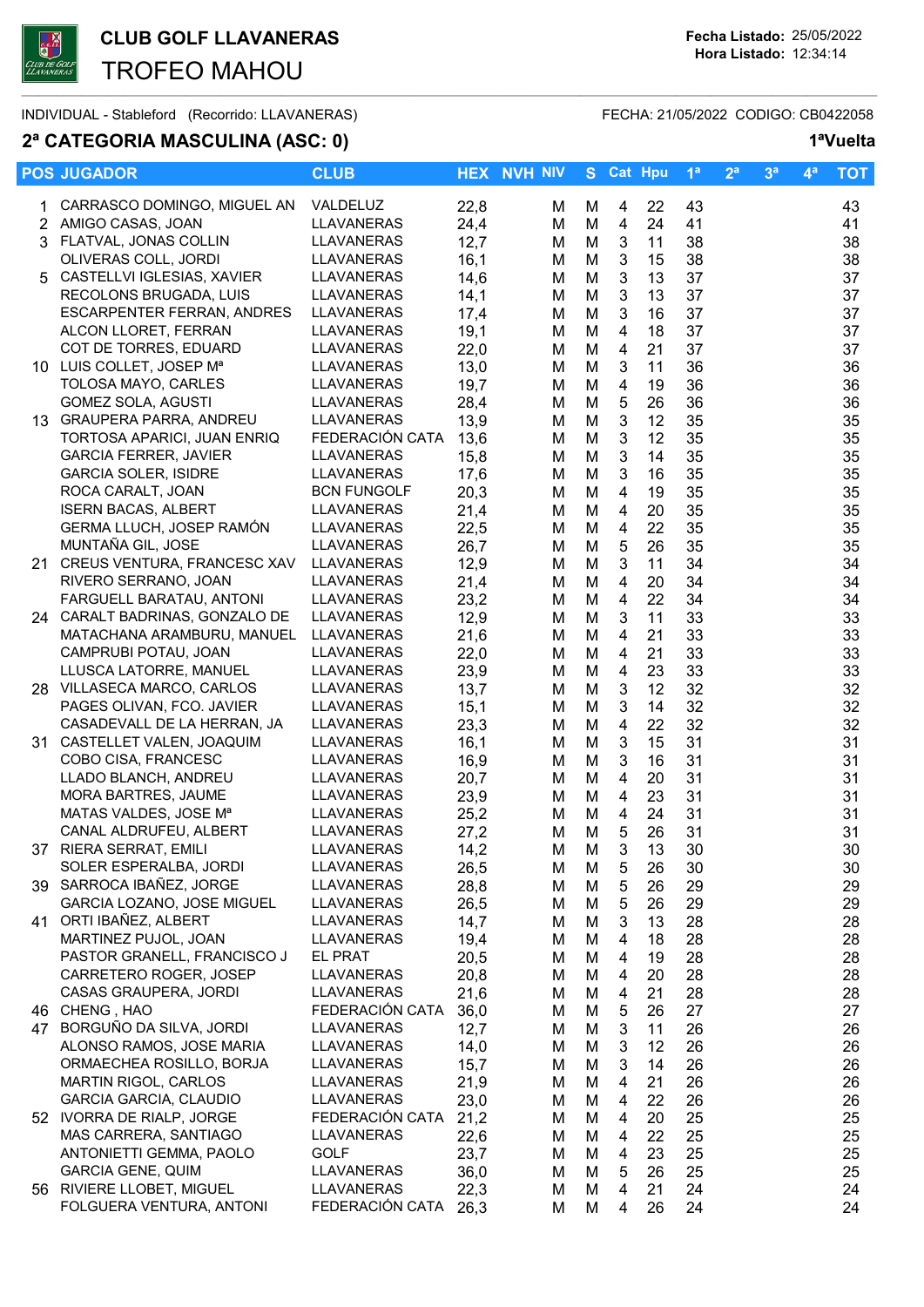TROFEO MAHOU

 $\overline{\phantom{a}}$  , and the set of the set of the set of the set of the set of the set of the set of the set of the set of the set of the set of the set of the set of the set of the set of the set of the set of the set of the s

## 2ª CATEGORIA MASCULINA (ASC: 0) 1<sup>a</sup>Vuelta

INDIVIDUAL - Stableford (Recorrido: LLAVANERAS) FECHA: 21/05/2022 CODIGO: CB0422058

|     | <b>POS JUGADOR</b>           | <b>CLUB</b>       |      | <b>HEX NVH NIV</b> | S. |   | <b>Cat Hpu</b> | 1 <sup>a</sup> | 2 <sup>a</sup> | 3 <sup>a</sup> | $\mathbf{4}^{\mathsf{a}}$ | тот |
|-----|------------------------------|-------------------|------|--------------------|----|---|----------------|----------------|----------------|----------------|---------------------------|-----|
| 58  | <b>GARRIGA ROCA, LLUIS</b>   | LLAVANERAS        | 13,0 | М                  | м  | 3 | 11             | 23             |                |                |                           | 23  |
| 59  | <b>GRAU LARA, CARLOS</b>     | <b>LLAVANERAS</b> | 25,1 | м                  | м  | 4 | 24             | 22             |                |                |                           | 22  |
| 60  | SEBASTIA LLAURADO, GERARD    | <b>LLAVANERAS</b> | 34,3 | М                  | м  | 5 | 26             | 21             |                |                |                           | 21  |
| 61  | MARTIN CRUZATE, IGNACIO      | FEDERACIÓN CATA   | 26,0 | м                  | м  | 4 | 25             | 19             |                |                |                           | 19  |
| 62. | ROIG BERTRAN, LLEONARD       | <b>LLAVANERAS</b> | 20,4 | м                  | M  | 4 | 19             | 18             |                |                |                           | 18  |
|     | MERINO ELICES, ALEJANDRO     | LLAVANERAS        | 22,1 | м                  | м  | 4 | 21             | 18             |                |                |                           | 18  |
| 64  | SERRA NONELL, ANTONIO        | LLAVANERAS        | 26.5 | м                  | м  | 5 | 26             | 17             |                |                |                           | 17  |
| 65  | CHORDA GARCIA, JOAN CARLES   | FEDERACIÓN CATA   | 36,0 | М                  | м  | 5 | 26             | 8              |                |                |                           | 8   |
| 66  | AGUILAR PADILLA, JUAN        | <b>LLAVANERAS</b> | 21,9 | м                  | м  | 4 | 21             |                |                |                |                           | Ret |
| 67  | RODRIGUEZ YENES, DARIO       | LLAVANERAS        | 21,1 | м                  | м  | 4 | 20             |                |                |                |                           | Ret |
|     | ESPERALBA IGLESIAS, JOAQUIM  | <b>LLAVANERAS</b> | 34,1 | М                  | м  | 5 | 26             |                |                |                |                           | Ret |
|     | <b>BAS PAMIES, JOAQUIM</b>   | LLAVANERAS        | 26,7 | м                  | м  | 5 | 26             |                |                |                |                           | Ret |
|     | PUIG DOMINGO, MANUEL LUIS    | LLAVANERAS        | 15,2 | м                  | м  | 3 | 14             |                |                |                |                           | N.P |
|     | MARIN MAS-SARDA, JUAN JOSE   | LLAVANERAS        | 22,7 | М                  | м  | 4 | 22             |                |                |                |                           | N.P |
|     | <b>RIVIERE TELL, ESTEBAN</b> | <b>MONTANYA</b>   | 28,0 | м                  | м  | 5 | 26             |                |                |                |                           | N.P |